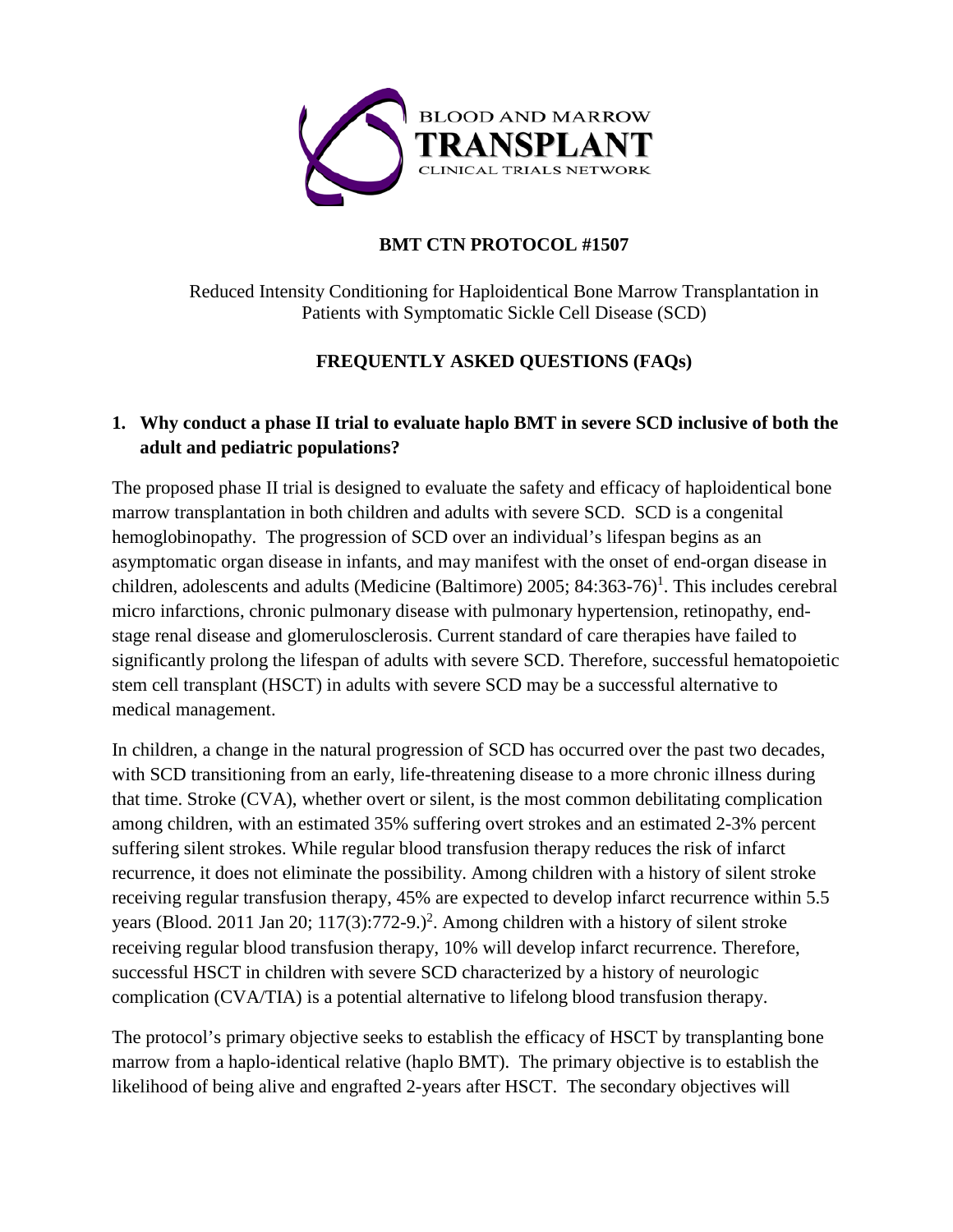evaluate complications of HSCT (e.g. GVHD, infection, CNS events), overall survival and the quality of life (QoL) domains of pain and fatigue.

#### **2. What is the rationale for the disease status criteria used eligibility requirements?**

In accordance with the study design, patients are divided into 2 strata by age.

Participants enrolling on the adult stratum (ages 15.00 to 45.99 years) must have a history of ≥1 of the following characteristics of severe SCD: history of clinically significant neurological event (stroke);  $>2$  episodes of ACS in the 2 years prior to enrollment despite the institution of supportive care measures (i.e. asthma therapy and/or hydroxyurea); administration of regular RBC transfusion therapy, defined as receiving ≥8 packed red blood cell transfusions per year for  $\geq 1$  year in the 12 months before enrollment;  $\geq 3$  vaso-occlusive pain episodes per year in the 2-year period preceding enrollment despite the institution of supportive care measures (i.e. a pain management plan and/or treatment with hydroxyurea); and/or an echocardiographic finding of tricuspid valve regurgitant jet velocity (TRJV) of  $\geq$ 2.7 m/sec. These characteristics of SCD severity are similar to criteria applied in other trials in adults with  $SCD<sup>3, 4</sup>$ 

The criteria for enrollment to the pediatric stratum (ages 5 to 14.99 years) is a history of overt stroke. Children with progressive silent infarct despite preventive therapy will not be eligible to enroll until the DSMB has reviewed the 100-day graft failure rate in the first 12 evaluable patients in the stratum using the conditioning regimen that will be used for the remaining accruals. If the DSMB recommends continuing accrual under the current conditioning regimen in the stratum for children aged 5.00-14.99 years, then eligibility in this stratum will open to children with progressive silent infarct.

## **3. What are the safeguards and modifications in this trial to prevent transplant related risks unique to patients with SCD?**

Individuals with severe SCD are at unique risk for posterior reversible encephalopathy (PRES), seizures and other neurological complications, particularly following HCT.<sup>6,7</sup> This might be related to impaired dynamic cerebrovascular autoregulation (decreased ability to buffer the transfer of blood pressure surges to the brain) and reduced cerebrovascular reserve capacity or vasodilatory capacity. One of the primary factors contributing to PRES and other neurologic complications is the administration of calcineurin inhibitors (drugs used for GVHD prophylaxis). As a result, we have replaced tacrolimus with sirolimus. Additional PRES risk factors include hypertension (high blood pressure), hypomagnesemia (low magnesium level in blood), fluid shifts (e.g., fluid loss without adequate replacement), and thrombocytopenia (low platelet counts;  $\langle 50 \times 109 \rangle$ ).<sup>8,9</sup> The supportive care section and Appendix H of the protocol offer guidelines about reducing the risk and/or clinical management of PRES, seizures and other neurological complications.